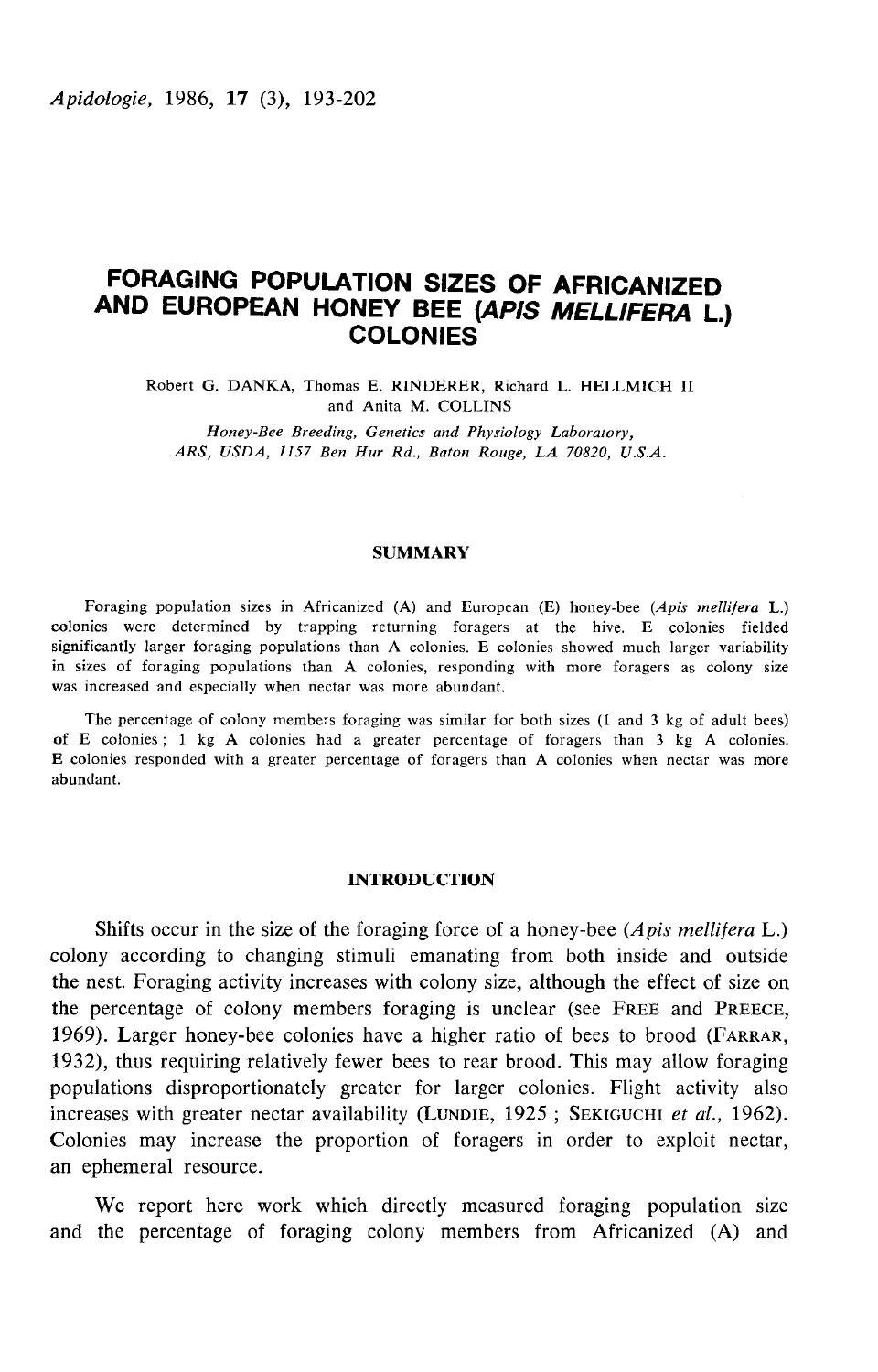European (E) honey-bee colonies. Colony size and relative nectar availability were other factors examined. The E stock represented commercially-available bees from North America. These bees evolved in Europe, and are a mixture based mostly on A. m. ligustica. The A bees were descendents of bees evolved in tropical Africa  $(A. m.$  scutellata), established in South America in 1957, and hybridized to an unknown extent with previously-imported European subspecies.

# MATERIALS AND METHODS

Experimental sessions were conducted in October and December, 1984, near La Miel, Venezuela (09 $^{\circ}$  44' N, 69 $^{\circ}$  08' W). The area is comprised of tracts of tropical dry forest, secondary grasslands, and small-scale agriculture. The sessions differed principally in the amount of nectar available to foraging bees ; nectar was abundant in December, mostly from abundant flowering Hyptis spp. (Lamiaceae). Weather conditions were uniform throughout both sessions, with daily temperature maxima of 30 to 32 °C and relative humidity ranging from 60 to 90 %.

Twelve colonies were established for each experimental session. Three colonies with 3 kg of bees and three colonies with 1 kg of bees were used for each honey bee type. The bees came from A colonies started from local feral swarms and E colonies of stock headed by queens imported from the U.S. Bees were collected from eight or nine colonies of each type and held for about three and one-half days in screen cages. They were then hived in two 24-cm depth Langstroth brood chambers below two 17-cm honey supers. Mated queens of the appropriate type were given to each package during holding and later caged in the colonies.

Five frames holding brood of the same type as the adult bees in the colony were placed in the bottom chamber. Each colony was given frames filled with a total of 800 sq cm of unsealed brood and 1200 sq cm of sealed brood. The quantities of brood used were small (equivalent to about one full frame of brood) to enable the 1 kg units to effectivelly care for the immature bees. Two frames with honey and two with pollen and honey were placed next to the brood frames ; supers contained frames of empty, drawn comb.

The foraging population in each colony was estimated by trapping all bees returning to the hive from the field. A forager trap was mounted on the front entrance of the hive when the colonies were established. All bees entering and leaving the hive passed through the trap via access tubes ; the diameter of the tubes permitted bees to crawl through them, but not fly through them. To trap bees, the interiors of the access tubes were coated with paraffin oil and a bag was placed inside the trap body. Returning bees entered the tubes as usual, but then slipped, fell into the bag, and were unable to crawl back out of the trap through the oiled tubes. Caught foragers were either counted or their number was calculated by weighing the total catch and a sample from the bag. Bees were released from the traps after counting. Details of the trap and procedure (unpub. data) are available from the authors' laboratory.

Bees were trapped on three consecutive mornings in each trial beginning one week after colony establishment. Trapping occurred during peak morning flight times for the colonies (0800 to 0900 hours, local time). Relative foraging by the two bee types at this time is typical of patterns during most of the day (unpub. obs.).

It is likely that not all bees returning to the colonies were foragers ; some probably were on orientation or cleansing flights. The number of such bees was assumed to be negligible and proportionately similar for the two ecotypes. Also, some members of the foraging population were in the hives between trips when trapping took place. This proportion of foragers was also assumed equal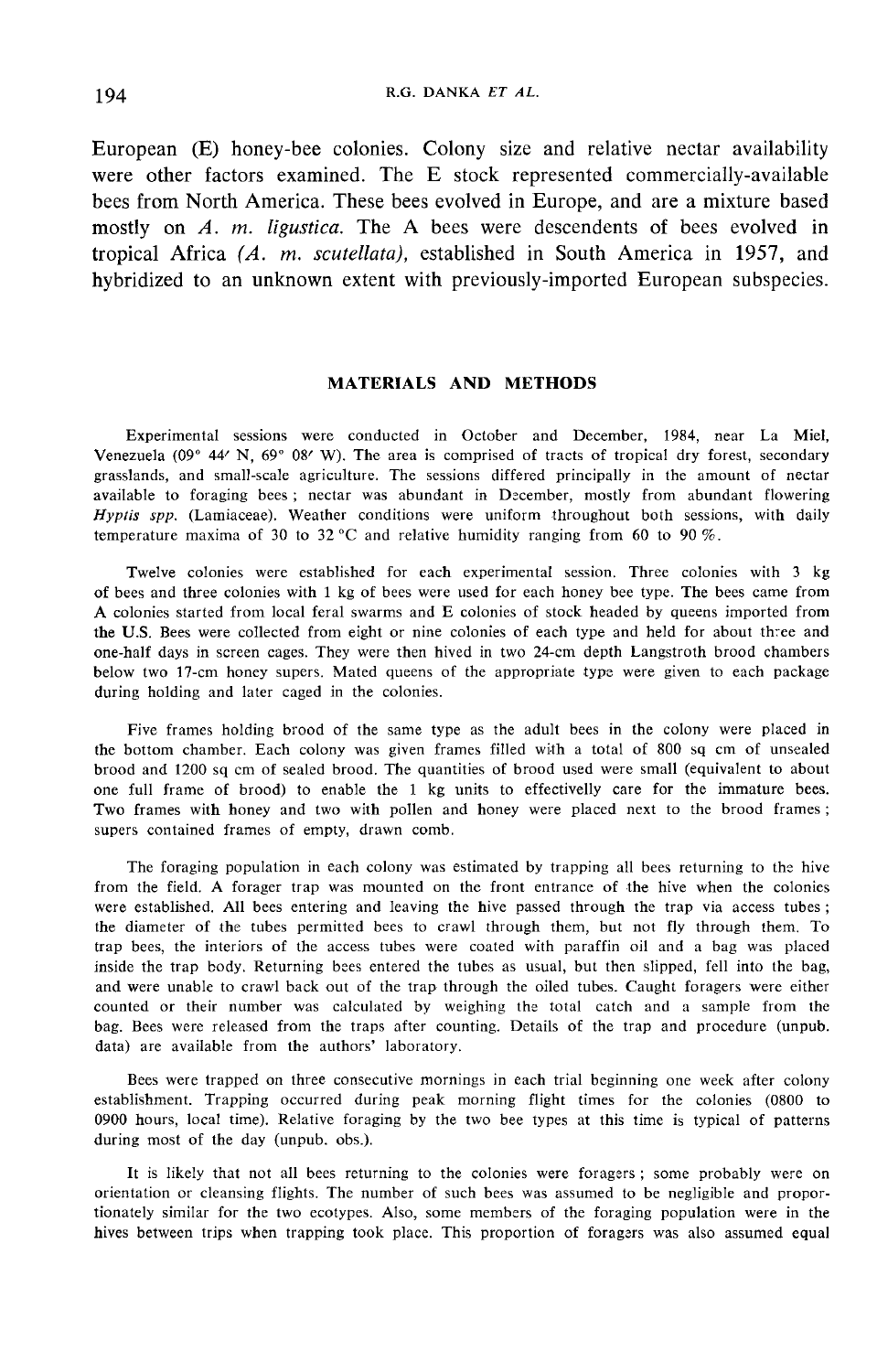for both bee types. However, there is evidence that A foragers spend slightly less time in their hives<br>than E foragers (about 3.1 min/h ; WiNSTON and KATZ, 1982). This would tend to inflate estimates of Africanized foragers.

Fifty-bee samples collected from the holding cages during each experimental session had average weights of 116  $\pm$  12 mg ( $\bar{x}$   $\pm$  SE) for the E bees and 104  $\pm$  11 mg for the A bees. Therefore,  $E$  colonies had about 8,700 bees per kg and A colonies had about 9,700 bees per kg. These population estimates were used to calculate the percentage of colony members which were foraging during trapping. Mortality in the colonies probably caused underestimation of the percentages of bees foraging.<br>
Analysis of variance was performed on rank transformations (SIEGEL, 1956) of numbers of foragers per colony a bees foraging.

foragers per colony and their associated percentages ; data were transformed due to heterogeneity of variances. In the model, colony size and nectar availability factors were nested within the main effect (bee type). Observations from two of the 24 colonies were omitted because of worker population loss, as assessed at the end of the trapping period. Sample sizes were 11 for the main effect means, 6 or 5 for two-way interactions, and 3 or 2 for three-way interactions.

#### **RESULTS**

Overall, E colonies had more foragers per colony ( $\bar{x} = 720$ ) than A colonies  $\bar{x}$  = 240) (Table 1, « Bee type »). E colonies exhibited much greater fluctuations in size of foraging populations  $(42 \text{ to } 1679)$  foragers per colony) than A colonies (119 to 352 foragers per colony) (Table 2). Within the E bees, colony size and nectar availability factors were each significant. There were 2.8 times as many foragers in larger colonies and 6.6 times as many foragers when nectar was more abundant. Within the A bees, colonies had similar numbers of foragers for each colony size and each period of nectar availability. However, a significant interaction between these factors was evident (Table 1) ; the number of foragers in 3 kg A colonies increased 3.0 times with an increase in nectar availability, while 1 kg A colonies had slightly fewer foragers during the period with more nectar.

| Effect                            | df           | Number of foragers<br>per colony |      | Percentage of colony<br>members foraging |        |
|-----------------------------------|--------------|----------------------------------|------|------------------------------------------|--------|
|                                   |              | <b>MS</b>                        |      | <b>MS</b>                                | Prob F |
| Bee type                          | 1            | 85.33                            | 0.02 | 75.00                                    | 0.02   |
| Within Africanized:               |              |                                  |      |                                          |        |
| Colony size                       | 1            | 0.91                             | 0.78 | 88.17                                    | 0.01   |
| Nectar availability               | 1            | 8.17                             | 0.43 | 2.24                                     | 0.66   |
| Colony size * nectar availability |              | 56.02                            | 0.05 | 88.17                                    | 0.01   |
| Within European:                  |              |                                  |      |                                          |        |
| Colony size                       | $\mathbf{1}$ | 109.80                           | 0.01 | 11.57                                    | 0.33   |
| Nectar availability               |              | 378.69                           | 0.01 | 422.24                                   | 0.01   |
| Colony size * nectar availability |              | 40.91                            | 0.09 | 56.02                                    | 0.04   |
| Error                             | 14           | 11.98                            |      | 11.21                                    |        |

**TABL.** 1.  $-$  Results of analyses of variance on the ranks of number of foragers per colony and the percentage of colony members foraging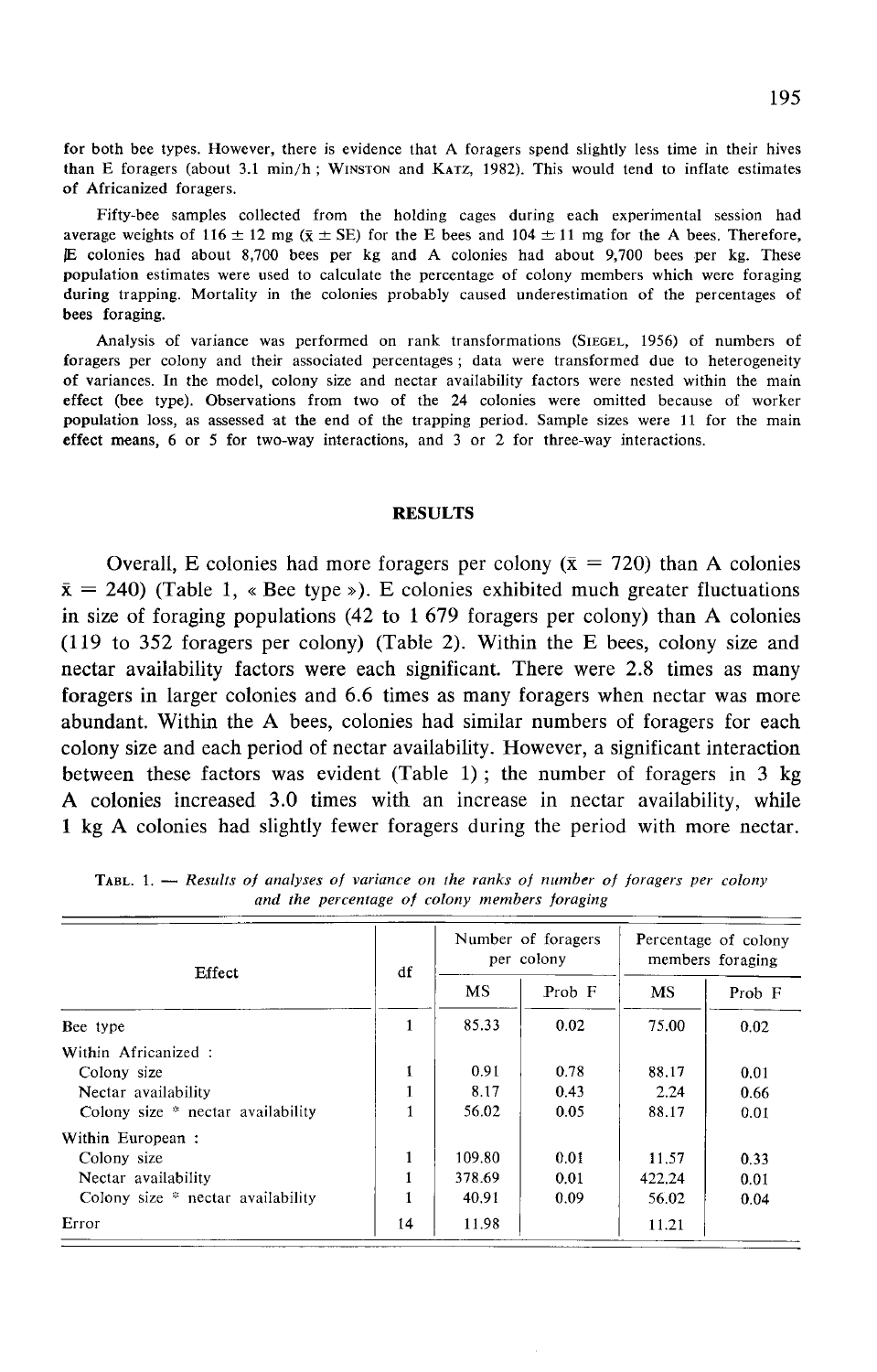|             |          | Colony population | Nectar       | ρ.       | Number of foragers        |       | Percentage of colony |       |
|-------------|----------|-------------------|--------------|----------|---------------------------|-------|----------------------|-------|
| Bee type    |          |                   | availability | colonies | per colony                |       | members foraging     |       |
|             | wt. (kg) | no.               |              |          | $x \pm SE$                | rank  | $x \pm SE$           | rank  |
| European    |          | 26,100            | Greater      | ო        | $1679 = 85$               | 21.00 | $6.5 \pm 0.2$        | 19.00 |
|             |          | 26,100            | Lesser       |          | $362 \pm 69$              | 13.00 | $1.4 \pm 0.2$        | 11.00 |
|             |          | 8,700             | Greater      | N        | $\mathbf{c}$<br>$834 \pm$ | 18.50 | $9.6 \pm 0.0$        | 21.50 |
|             |          | 8,700             | Lesser       |          | $42 \pm 12$               | 2.67  | $0.5 \pm 0.2$        | 4.33  |
| Africanized |          | 29,100            | Greater      |          | $352 \pm 89$              | 12.67 | $1.2 \pm 0.3$        | 10.67 |
|             |          | 29,100            | Lesser       |          | $119 \pm 28$              | 6.33  | $0.4 \pm 0.2$        | 4.00  |
|             |          | 9,700             | Greater      |          | $214 \pm 73$              | 8.67  | $2.2 \pm 1.5$        | 10.67 |
|             |          | 9,700             | Lesser       | Ν        | $292 \pm 33$              | 11.50 | $3.0 \pm 0.3$        | 15.50 |
|             |          |                   |              |          |                           |       |                      |       |

and the percentage of colony members foraging for two honey-bee types of two colony sizes during two nectar flows TABL. 2. - Means and mean ranks for the number of foragers per colony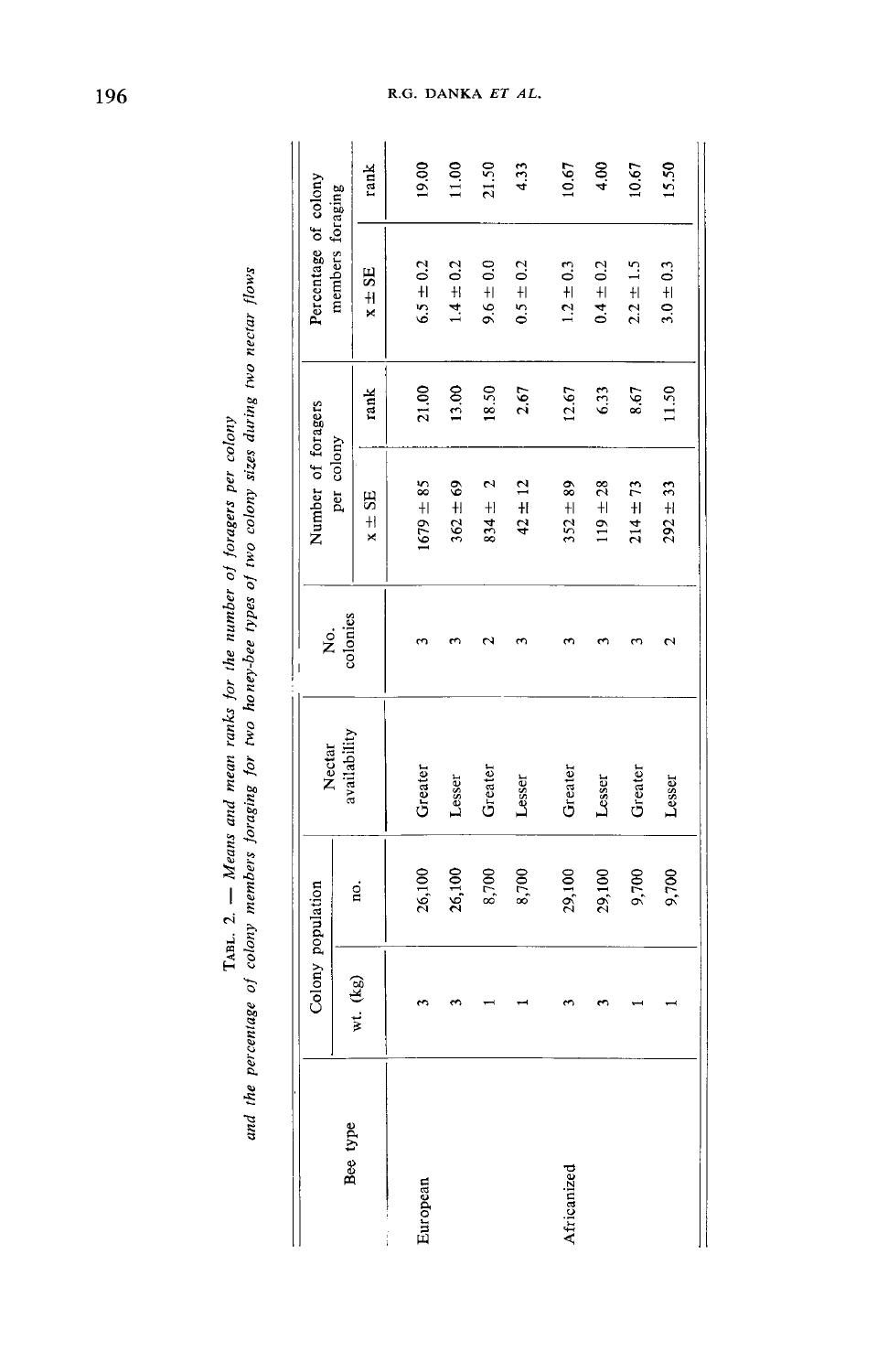Overall, the percentage of colony members foraging was higher for E colonies  $(\bar{x} = 4.0\%)$  than A colonies  $(\bar{x} = 1.6\%)$  (Table 1, « Bee type »). E colonies of both sizes had similar percentages of bees foraging. The percentage of E bees foraging was 8.1 times as great when more nectar was available, reaching a maximum of 9.6  $\%$  in 1 kg colonies. The increase in the percentage of E bees foraging when nectar was more abundant was relatively greater in 1 kg colonies than in 3 kg colonies. For the A bees, the percentage of colony members foraging was 3.2 times greater in 1 kg colonies than in 3 kg colonies. A maximum of 3.0 % of A bees foraged ; this occurred in 1 kg colonies during the period of lesser nectar availability. The percentage of foragers was similar in each period of nectar availability. The percentage of bees foraging in 3 kg A colonies increased 3.0 times with an increase in nectar availability, while 1 kg A colonies had a lower percentage of foragers during the period with more nectar.

At the colony level, variability relative to the mean was much greater among A colonies than among E colonies for both of the variables measured. For A colonies, the coefficients of variation  $(s/\bar{x} \times 100)$  were 47 % for the numbers of foragers per colony and 43 % for the percentage of colony members foraging ; for E colonies, they were 14 % and 17 %, respectively.

# DISCUSSION

Sizes of foraging populations in E honey-bee colonies varied greatly depending on colony size and especially according to nectar availability ; A colonies were only minimally influenced by these factors. E colonies appear to be better able to regulate their foraging populations toward exploiting strong nectar flows. The response difference between the two bee types is most likely due to their contrasting evolutionary ecologies. E bees evolved in temperate ecosystems, which characteristically are more predictably heterogeneous in seasonal nectar presentation than tropical environments (BAWA, 1983). Thus, E bees regularly have been exposed to periods with abundant nectar interspersed among times of dearth. Selection pressures would favor bees maximizing nectar collection when the resource was available. Artificial selection for increased honey production, historically practiced much more with European than with African subspecies, also enhances nectarcollecting abilities. Individual E foragers and E colonies have other traits which much more with European than with African subspecies, also emiances nectar-<br>collecting abilities. Individual E foragers and E colonies have other traits which<br>lead to superior nectar harvesting under good nectar flow condi much more with European than with Afric<br>collecting abilities. Individual E foragers an<br>lead to superior nectar harvesting under goot<br>et al., 1984, 1985; PESANTE et al., 1985).

Several life history characteristics may predispose A colonies to fielding typically smaller foraging populations. Relatively greater quantities of brood in A nests (unpublished data) probably require larger nurse-bee populations for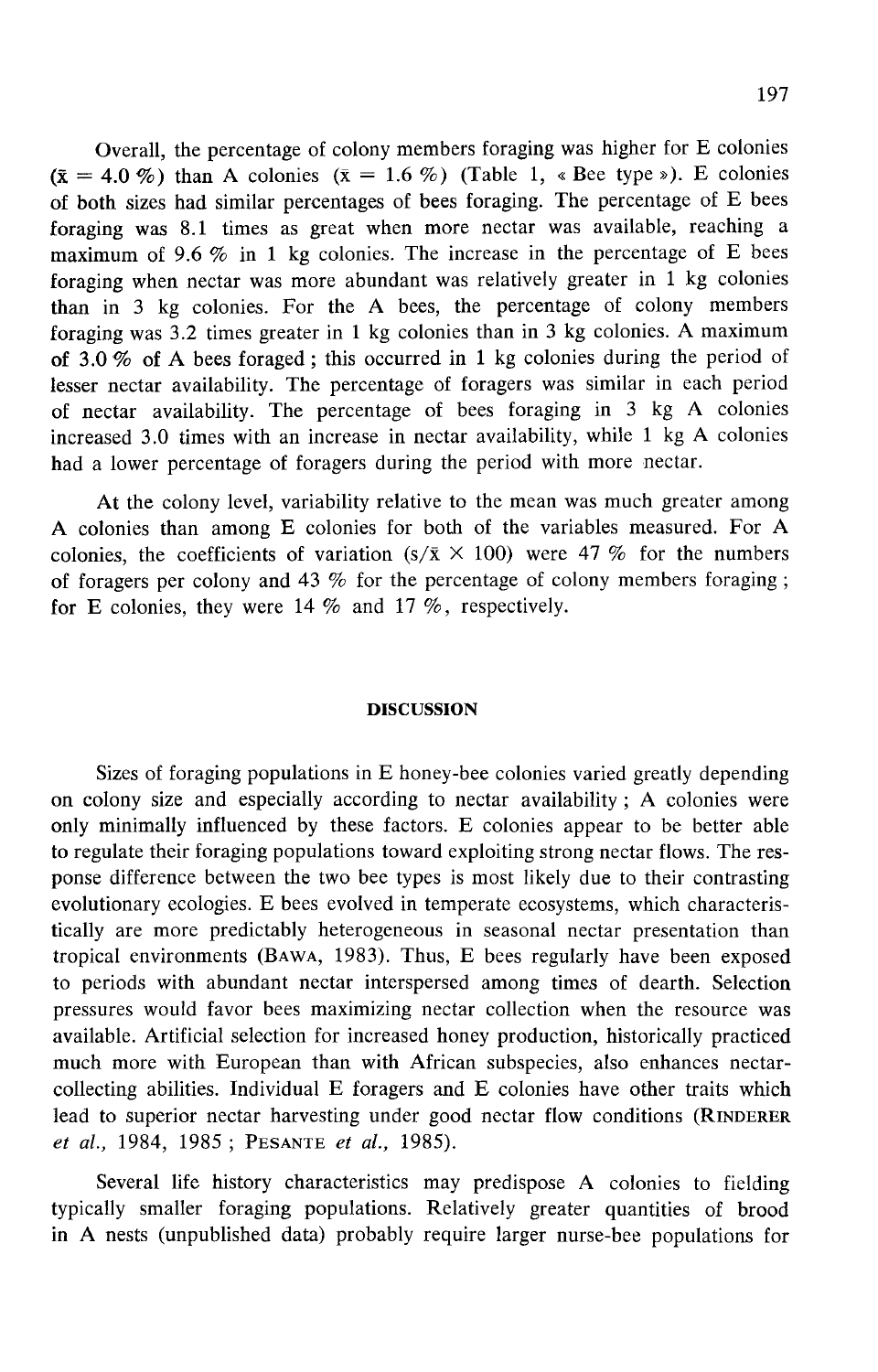care, resulting in fewer foragers. Intense colony defense by A colonies (COLLINS et al., 1982) also may translate to fewer bees foraging. A large amount of artificial manipulation was required to establish the homogeneous units used in our study. After such manipulation, A colonies may not regain social homeostasis as quickly as E colonies ; this could affect foraging performance. Testing this hypothesis may help predict A bee responses to the intense management often associated with commercial honey production and crop pollination in North provement of foraging-related traits may be made through selection programs.

America. The high variability of response by the A colonies suggests that im-<br>provement of foraging-related traits may be made through selection programs.<br>The percentage of E bees foraging remained constant as colony size The percentage of E bees foraging remained constant as colony size was varied; this finding agrees with the conclusions of some earlier workers (FARRAR, America. The high variability of response by the A colonies suggests that im-<br>provement of foraging-related traits may be made through selection programs.<br>The percentage of E bees foraging remained constant as colony size ratio of bees to brood is normally found in larger colonies ; this trend was mimicked here, but did not appear to influence the proportion of bees foraging. The presence of brood prompts foraging in honey bee colonies (FREE, 1967) ; perhaps the small amount of brood supplied to the 3 kg units did not stimulate them to forage maximally. The  $4.1\%$  of E bees found to forage per colony is The presence of brood prompts foraging in honey bee colonies (FREE, 1907);<br>perhaps the small amount of brood supplied to the 3 kg units did not stimulate<br>them to forage maximally. The 4.1 % of E bees found to forage per co perhaps the small amount of brood supplied to the 3 kg units did not stimulate<br>them to forage maximally. The 4.1 % of E bees found to forage per colony is<br>nearly identical to the 4.3 % found by JAYCOX (1970) in small E co bees decrease foraging activity relatively more than smaller-sized units as foraging conditions worsen. Our limited study indicated that A colonies followed this trend, while E colonies showed an opposite tendency.

Response differences between the bee types were large enough to be revealed with relatively small numbers of colonies. Repeated measures with more colonies could detect smaller differences. Further research in more varied conditions is necessary to permit broader inferences concerning the dynamics of foraging population of E and A bees. Knowledge of both the size of the foraging population and the efficiencies of individual foragers as pollinators is critical in evaluating the worth of a colony as a pollinating unit. Further studies are essential for assessing the probable impact of Africanized bees on agroecosystem pollination in North America.

## ACKNOWLEDGEMENT

We thank R. COLMENARES, A. ESCALONA, J. JENNINGS, V. LANCASTER, and R. SPENCER for assistance in the field. V. WRIGHT and D. BOYKIN made suggestions concerning statistical analyses. In cooperation with the Louisiana Agricultural Experiment Station and Universidad de Centro Occidental Lisandro Alvarado, Barquisimeto, Venezuela.

> Received for publication in January 1986. Accepted for publication in May 1986.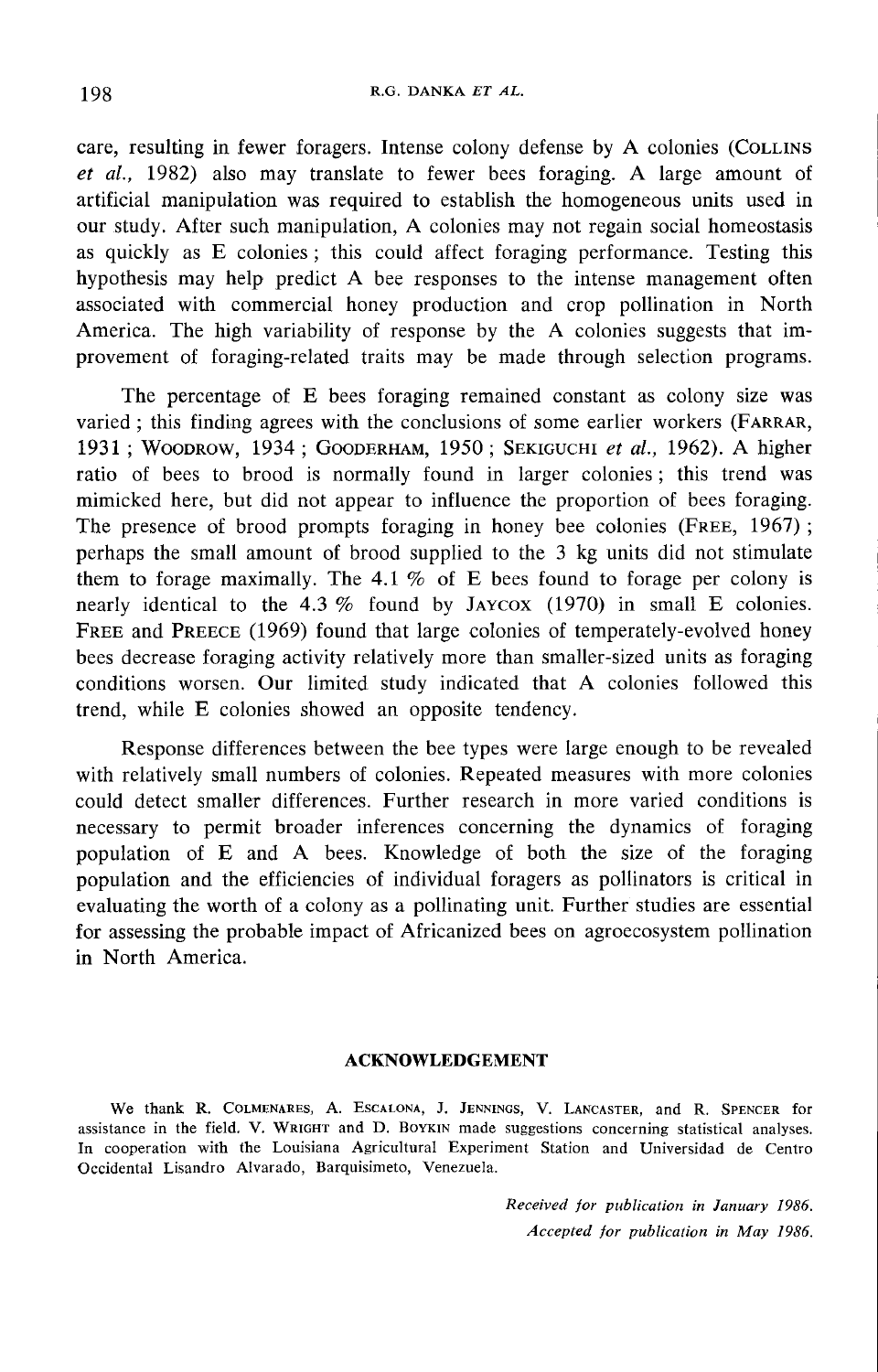#### RÉSUMÉ

# TAILLE DES POPULATIONS DE BUTINEUSES DANS LES COLONIES D'ABEILLES AFRICANISÉES ET EUROPÉENNES

On a réalisé 2 expériences d'une semaine chacune, dans lesquelles la quantité de nectar disponible pour les butineuses variait. Six colonies d'abeilles africanisées (A) et six d'abeilles euro-<br>péennes (E) ont été constituées pour chaque expérience ; sur les six, trois avaient 3 kg d'abeilles. les 3 autres 1 kg d'abeilles. Les abeilles A provenaient de colonies issues d'essaims sauvages ; les abeilles E étaient produites par des reines des Etats-Unis. Toutes les colonies ont été installées dans des ruches Langstroth de 2 boîtes de 24 cm et 2 de 17 cm de profondeur. Chaque ruche a été pourvue de cadres avec environ 800 cm<sup>2</sup> de couvain non operculé, de 1 200 cm<sup>2</sup> de couvain operculé, du miel et du pollen en quantité suffisante.

Une semaine après la constitution des colonies, les abeilles qui rentraient à la colonie étaient capturées le matin pendant 3 jours consécutifs. Les pièges utilisés pour capturer les abeilles étaient des boîtes fixées sur le devant des ruches au-dessus de l'entrée. Chaque couvercle de piège comportait des trous ajustés à des morceaux de tube en plastique dans lesquels les abeilles pouvaient ramper, mais non voler. Pour capturer les abeilles, l'intérieur des tubes était enduit à l'huile de paraffine et un sac était attaché à la partie inférieure du couvercle. Les abeilles qui rentraient à la ruche tombaient dans les sacs et étaient incapables de ressortir en rampant. Le nombre d'abeilles capturées a été calculé d'après le poids ; le pourcentage des membres de la colonie capturés a été évalué d'après le nombre de captures et le nombre moyen d'abeilles par kg dans les colonies.

Dans l'ensemble les colonies E ont réuni des populations de butineuses significativement plus grandes que les colonies A (Tabl. 1 et 2). Ces colonies E ont réagi beaucoup plus que les colonies A, par la taille de la population de butineuses, à l'accroissement de la taille de la colonie et de la disponibilité en nectar. On a aussi évalué le pourcentage des membres d'une colonie qui butinaient. Le pourcentage des butineuses a été semblable pour les 2 tailles des colonies E (1 et 3 kg d'abeilles), tandis que des colonies A d'1 kg ont eu un pourcentage de butineuses supérieur à celui des colonies A de 3 kg. Au total les colonies E ont eu des pourcentages plus élevés de butineuses et de plus grandes variations dans le pourcentage des butineuses, quand les facteurs du milieu variaient.

La plus forte réaction des colonies E à une disponibilité accrue en nectar est vraisemblablement due à leur évolution dans des écosystèmes caractérisés par l'hétérogénéité de la disponibilité en nectar ; ces abeilles semblent être équipées pour maximiser la récolte du nectar lors de fortes miellées. Réciproquement, les abeilles A, qui ont un passé évolutionnaire dans des régions tropicales (où la disponibilité en nectar est plus uniforme), semblent moins capables de réagir par un nombre accru de butineuses à de fortes miellées. Les colonies A sont peut-être prédisposées pour réunir des quantités relativement faibles de butineuses en raison de l'élevage extensif de couvain, de la défense vigoureuse de la colonie et de l'éclatement social provoqué par les manipulations.

## ZUSAMMENFASSUNG

#### GRÖSSE DER SAMMLERSCHAR AFRIKANISIERTER UND EUROPÄISCHER BIENENVÖLKER

Es wurden zwei Versuche von je einer Woche Dauer durchgeführt, die sich in dem Nektarangebot für die Sammelbienen unterschieden. Für jeden Versuch wurden je sechs Völker von afrikanisierten (A) und europäischen (E) Bienen gebildet, und zwar drei Völker aus 3 kg Bienen und drei aus einem kg Bienen. Die A-Bienen stammten aus wilden Schwärmen, die E-Bienen wurden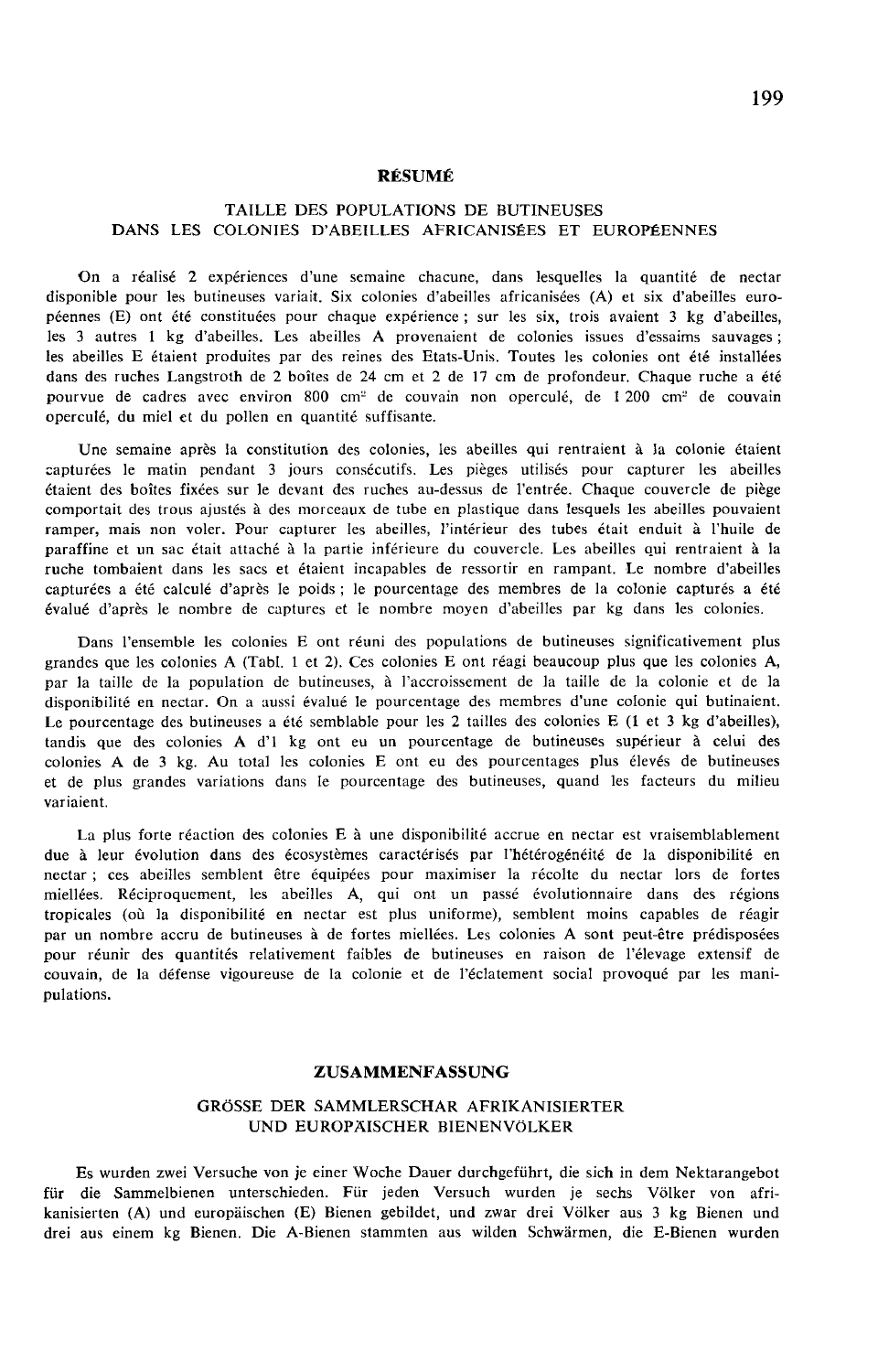Völkern mit Königinnen aus den U.S.A. entnommen. Es wurden von mindestens acht Völkern jedes Bienentyps Bienen gesammelt. Alle Völker befanden sich in Langstroth-Kästen mit zwei Zargen zu 24 cm Tiefe und zwei zu 17 cm Tiefe. Jedes Volk erhielt Waben mit etwa 800 cm2 offener und 1 200 cm<sup>3</sup> verdeckelter Brut, und genügend Honig und Pollen zum Überleben.

Beginnend etwa eine Woche nach Bildung der Völker wurden an drei aufeinanderfolgenden Morgen heimkehrende Flugbienen abgefangen. Als Fallen, die zum Abfangen der Bienen benutzt wurden, dienten Kästchen, die oberhalb des Fluglochs fest an der Vorderseite der Beute befestigt waren. Die Deckel der Kästchen hatten Löcher mit eingesetzten Stücken eines Plastikschlauches, durch den die Bienen kriechen, aber nicht fliegen konnten. Zum Abfangen der Bienen wurde die Innenseite des Schlauches mit Paraffin beschichtet und an der Unterseite des Deckels ein Sack aus Gittergewebe angebracht. Heimkehrende Bienen fielen in den Sack und sie waren nicht in der Lage, wieder herauszukriechen. Die Anzahl gefangener Bienen wurde durch Wägen bestimmt ; der perzentuelle Anteil der gefangenen Bienen an der Gesamtzahl des Volkes wurde aus der Zahl gefangener Bienen und aus der Bienenzahl im Volk (je kg) berechnet.

Insgesamt sandten E-Völker signifikant mehr Trachtbienen aus als A-Völker (Tab. 1 und 2). E-Völker zeigten eine viel stärkere Reaktion in Hinsicht auf die Größe der Sammelschar als A-Völker, sobald die Volksstärke und besonders sobald das Nektarangebot erhöht wurden. Es wurde auch der Prozentsatz der Sammelbienen an der Gesamtbienenzahl des Volkes berechnet. Der Prozentsatz der Trachtbienen war bei den E-Völkern für beide Volksstärken gleich ; aber A-Völker zu einem kg hatten einen größeren Prozentsatz an Trachtbienen als die Drei-kg-Völker. E-Völker wiesen einen größeren Gesamtprozentsatz an Trachtbienen auf und sie zeigten eine größere Variabilität des Anteils der Trachtbienen, wenn sich die Umweltbedingungen änderten.

Die stärkere Reaktion der E-Völker auf ein erhöhtes Nektarangebot ist höchstwahrscheinlich auf ihre Evolution in einem Ökosystem mit großen Trachtschwankungen zurückzuführen. Diese Bienen scheinen dazu veranlagt zu sein, aus einer starken Tracht den höchstmöglichen Ertrag einzubringen. Im Gegensatz dazu scheinen A-Bienen, die aus einem tropischen Gebiet mit mehr gleichförmigem Trachtangebot stammen, weniger gut befähigt zu sein, ein gutes Trachtangebot mit einer größeren Anzahl von Sammlerinnen zu beantworten. A-Völker könnten prädisponiert sein, wegen der starken Bruttätigkeit, der heftigen Volksverteidigung und wegen der Störungen infolge der Eingriffe in das Volk eine relativ kleinere Schar von Trachtbienen auszusenden.

#### BIBLIOGRAPHY

- $B_{\text{AWA}}$  K.S., 1983. Patterns of Flowering in Tropical Plants. In: Handbook of Experimental<br>Religions Biology C.E. Japan and B.J. Little ado van Nostrand Beinhald Inc. New York Pollination Biology, C.E. Jones and R.J. Little, eds. van Nostrand Reinhold, Inc., New York. BAWA K.S., 1983. — Patterns of Flowering in Tropical Plants. *In : Handbook of Experimental Pollination Biology*, C.E. Jones and R.J. Little, eds. van Nostrand Reinhold, Inc., New York. COLLINS A.M., RINDERER T.E., HARBO
- and European honey bees. Science, 218, 72-74. COLLINS A.M., RINDERER T.E., HARBO J.R., BOLTEN A.B., 1982. -- Colony defense by Africanized<br>and European honey bees. Science, 218, 72-74.<br>FARRAR C.L., 1931. -- The evaluation of bees for pollination. J. Econ. Entomol., 24
- 
- FARRAR C.L., 1932. The influence of the colony's strength on brood-rearing. 51st and 52nd Annual Report of the Beekeepers' Association of the Province of Ontario, 1930 and 1931 (Ontario Dept. Agric.), 126-130.
- FREE J.B., 1967. Factors determining the collection of pollen by honeybee colonies. Anim.<br>
Behav., 15, 134-144.<br>
FREE J.B., PREECE D.A., 1969. The effect of the size of a honeybee colony on its foraging<br>
activity. Inse Behav., 15, 134-144.
- activity. Insectes Soc., 16, 73-78.
- Prog. Rep. Dom. Apiarist Canad. Dept. Agric., 1937-1948 (publ. 1950), 7-8.